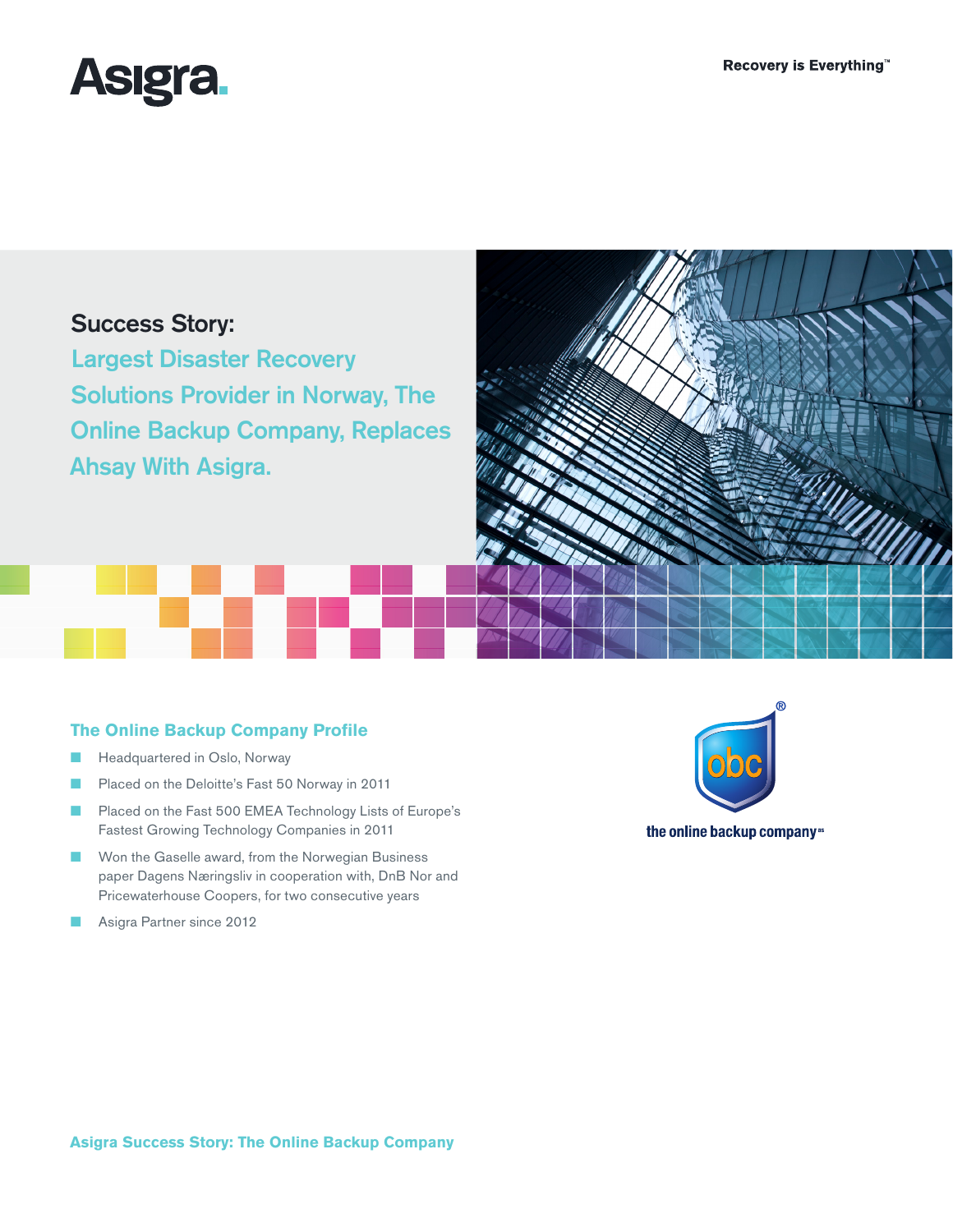

# **Offering A Better Backup and Recovery Solution**

Founded in 2005, The Online Backup Company has grown by leaps and bounds, with more than 4000 companies using its services, making it one of the largest providers of online backup and disaster recovery solutions to private and public enterprises in Norway. The company has now set its sights on Europe, with aggressive plans to enter Sweden and Germany.

The Online Backup Company originally offered Ahsay to clients for their backup and recovery needs. However, The Online Backup Company found that they weren't getting the partnership support they needed to grow their business.

"There was very little marketing and sales support from our previous cloud backup and recovery solution provider," said Alexander Hagerup, CEO of The Online Backup Company. "And there was very little ongoing communication. One of our attractions to switch to Asigra was the support they offer partners and their focus on developing relationships."

Asigra provides value beyond software by aligning business models with partners from a sales, marketing and technological perspective. Asigra believes in providing partners with the resources to get to market quickly and efficiently. To help partners reach that goal, Asigra provides a wealth of marketing and sales tools, such as how-to-webinars, cobranded documents and an automated marketing platform that enables partners to easily launch marketing campaigns. Asigra also maintains open lines of communication with partners through a Partner Portal and a regular newsletter.

Unsatisfied with their previous backup solution, and motivated by a strong desire to provide clients a seamless and fast restore and recovery experience for disaster situations, The Online Backup Company choose Asigra Cloud Backup™ to power their backup and recovery service.

"By using our solution, powered by Asigra, our clients have been able to achieve quicker and more reliable performance when it comes to backups."

**Alexander Hagerup, CEO, The Online Backup Company**

### **Award-Winning Software Enables Mass Deployment**

"The performance, features and reliability of Asigra Cloud Backup was what we needed in combination with our infrastructure and customer support to continue our lead in the market," said Hagerup. "By using Asigra, we've been able to provide better solutions for our enterprise customers."

One feature that Asigra Cloud Backup offers enterprises is mass deployment, enabling IT departments to centrally configure and mass deploy clients to protect data across the entire organization. Asigra Cloud Backup can be used to automatically setup, configure and protect data simultaneously to thousands of laptops, desktops, virtual machines and remote sites. Using XML configuration files and templates, Asigra allows for standardization, simplified administration of accounts and advanced troubleshooting.

"As a relatively new partner, we are impressed with all of the resources that Asigra provides to its partner community from a technology, marketing and sales perspective."

**Alexander Hagerup, CEO, The Online Backup Company**

#### **More Reliable Performance, Increased Client Satisfaction**

"By using our solution, powered by Asigra, our clients have been able to achieve quicker and more reliable performance when it comes to backups," said Hagerup. "The feedback we've received has been very positive."

An agentless solution, Asigra doesn't need to be installed on every machine that requires backup. By being installed on a single machine, Asigra reaches out over the network to backup file systems, operating systems and applications – everything that needs to be backed up. The agentless approach is less resource intensive, creating time savings that makes a positive impact on a client's bottom line.